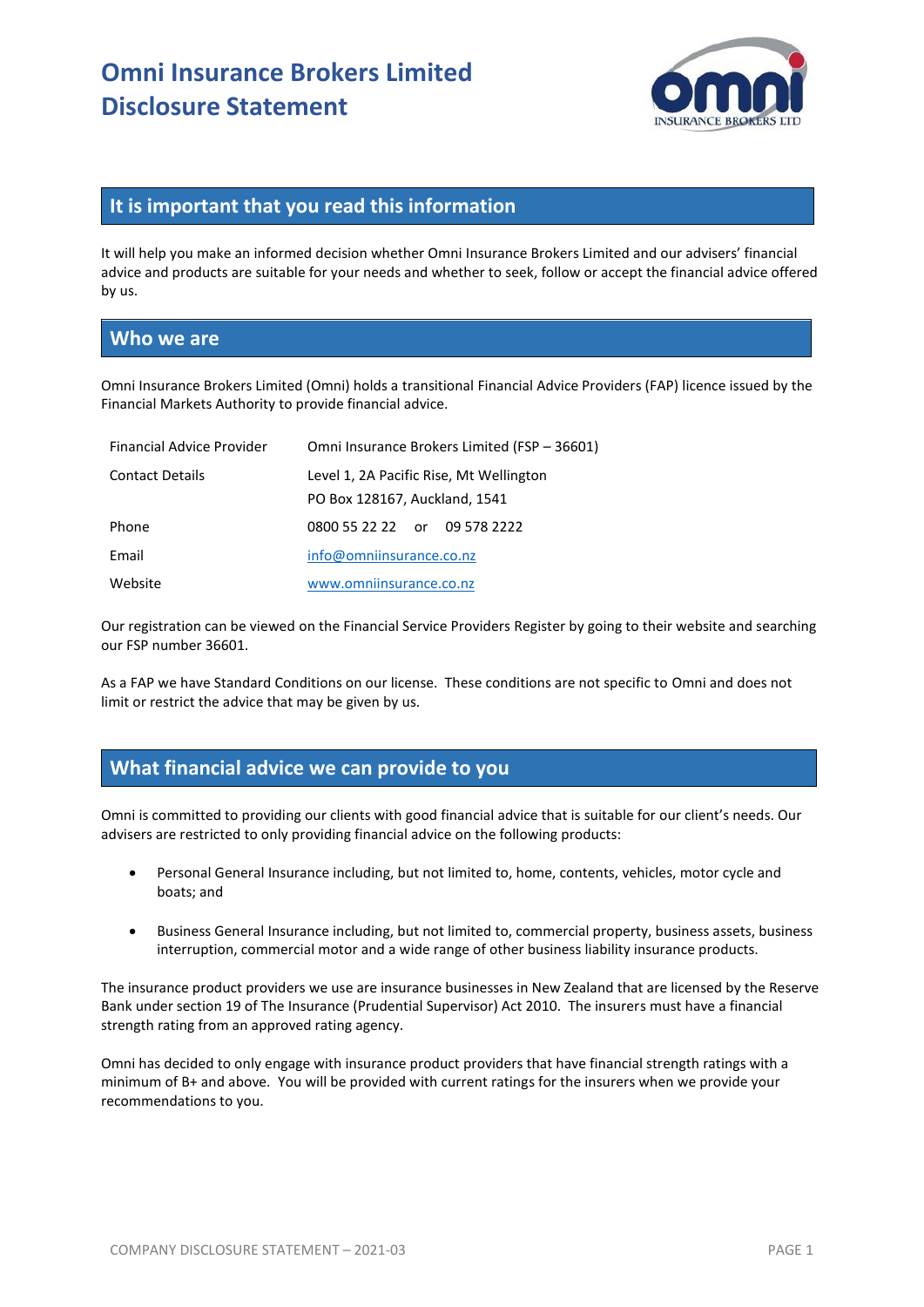# **Omni Insurance Brokers Limited Disclosure Statement**



# **Conflicts of Interest**

To ensure that we and our advisers prioritise your interests above our own, we follow an advice process that ensures recommendations are made on the basis of your individual goals and circumstances. Your interests are our priority although we do have business relationships with product providers also. From time to time our product providers assist us with funding for the purposes of attending conferences and professional development training. We also receive remuneration from product providers such as commissions, as described below.

Our advisers complete annual and ongoing training about how to manage conflicts of interests and a register is maintained. We monitor this register and provide additional training where necessary. We perform an annual review of our compliance programme.

## **Our Financial Advisers duties**

Omni, and anyone who gives financial advice on our behalf, have duties under the Financial Markets Conduct Act 2013 relating to the way that we give advice and abide by the Code of Professional Conduct for Financial Advice Services (these are designed to make sure that we have the expertise needed to provide you with advice).

We are required to:

- Give priority to your interests by taking all reasonable steps to make sure our advice isn't materially influenced by our own interests
- Exercise care, diligence and skill in providing you with advice
- Meet standards of competence, knowledge and skill
- Meet standards of ethical behaviour, conduct and client care

### **How we are remunerated**

#### **Commission**

We receive commission from insurance companies on the successful placement of insurance policies for both new clients and at the annual renewal of existing clients insurances. The commission paid to us is between 0% to 30% of the insurer portion, or Policy Charge, and natural disaster of a clients' invoice. Commission is not charged on government fire levies and taxes.

The amount of commission received by us depends on which insurance company and which insurance policy you purchase.

We do not charge fees or receive any commission or other incentives for giving financial advice that is not acted upon.

#### **Fees**

We may charge our clients fees for the administration of, and ongoing changes to, their insurance policies. These fees will be payable by you when the insurance policy is purchased or endorsed. We will advise you if we are going to charge a fee at the time you request a change. The fee charged will also be displayed on our invoice.